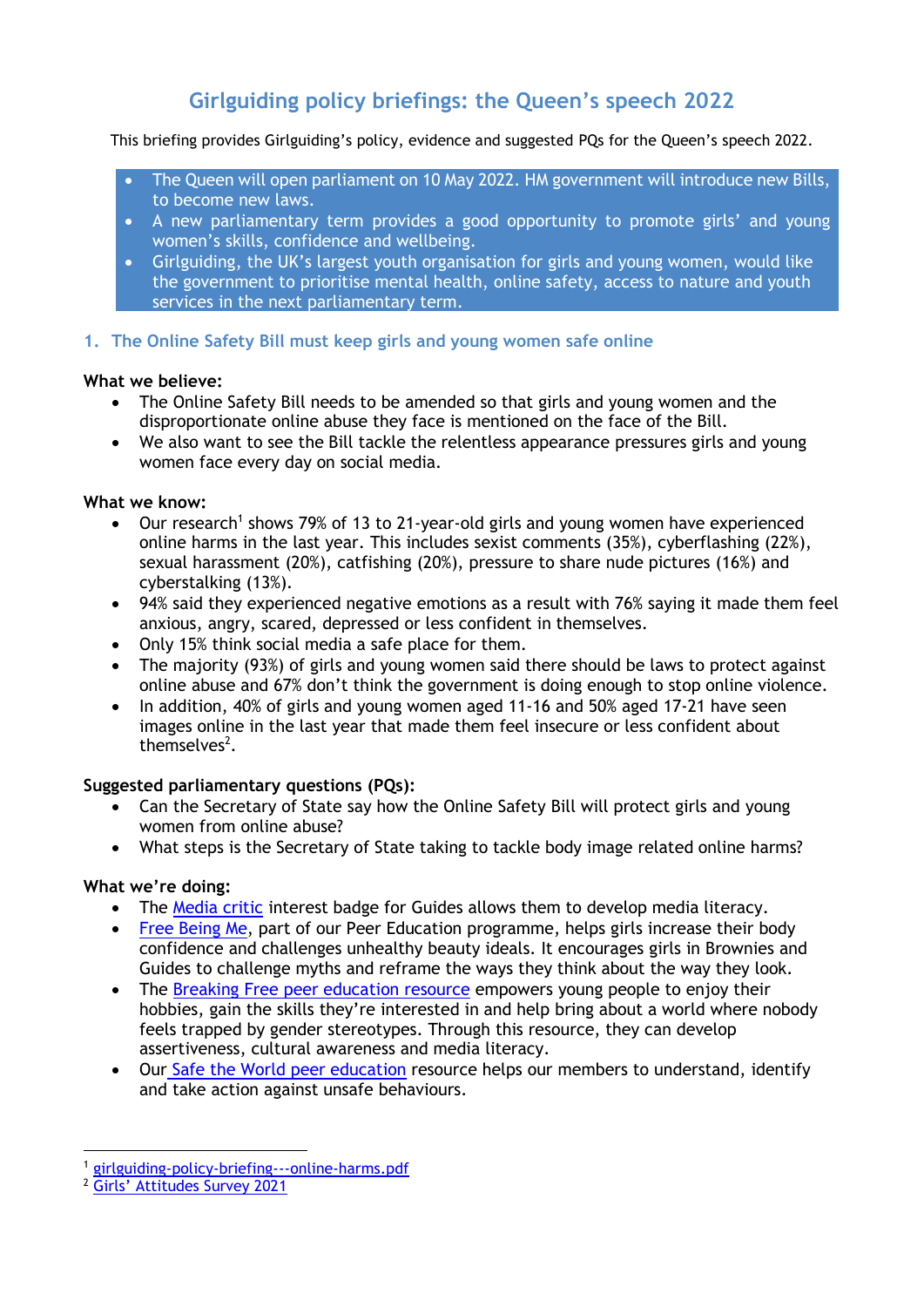# **2. The Mental Health Act (Reform) Bill must improve girls' and young women's wellbeing**

#### **What we believe:**

• We want children's and young people's mental health to be seen as priority for recovery after the pandemic, and for mental health policy to include a gendered lens and understanding that recognises the pressures and barriers that impact girls' and young women's mental health and wellbeing, such as appearance pressures, sexism, gender stereotypes and sexual harassment.

#### **What we know:**

• Our research shows girls' and young women's happiness has been in decline over the last decade, with 63% aged 7-21 saying they are happy in 2021 compared to 81% in 2018. The pandemic has also had an impact as 67% of girls and young women are more sad, anxious, and worried than before the pandemic.

#### **Suggested PQs:**

- What steps is the Secretary of State taking to ensure children and young people's mental health is made a priority?
- Can the Secretary of State say how the 10-year mental health plan will improve girls' and young women's mental health?
- How is the Department for Health and Social Care working with other departments and organisations to ensure girls and young women's mental health is improved?

## **What we're doing:**

- As part of our programme, members can engage in activities to help with their wellbeing through the [Healthy Mind,](https://www.girlguiding.org.uk/what-we-do/our-badges-and-activities/badge-finder/healthy-mind/) [Mindfulness,](https://www.girlguiding.org.uk/what-we-do/our-badges-and-activities/badge-finder/mindfulness/) [Meditation](https://www.girlguiding.org.uk/what-we-do/our-badges-and-activities/badge-finder/meditation/) and [Self-care](https://www.girlguiding.org.uk/what-we-do/our-badges-and-activities/badge-finder/self-care/) badges
- The [Think Resilient](https://www.girlguiding.org.uk/making-guiding-happen/programme-and-activities/peer-education/what-is-peer-education/think-resilient/) peer education resource helps our members to build resilience and give them the tools to improve their mental wellbeing.
- The Feel good skills builder allows girls to develop body confidence, self-esteem and resilience.

## **3. The Levelling Up Bill must include levelling up youth services**

#### **What we believe:**

• The government's Youth Investment Fund as part of the National Youth Guarantee is a good starting point but, after the pandemic, youth services are in desperate need of revenue funding which is centrally available. This would enable us to deliver levelling up for young people across the UK.

#### **What we know:**

- Youth services give young people skills, confidence, opportunities and improve their wellbeing. They have an essential role to play in levelling up and ensuring every young person has equal opportunities.
- Girlguiding's Girls' Attitudes Survey<sup>3</sup> found that 61% of girls and young women aged 11 to 21 say being part of a youth group or club makes them feel accepted, 60% feel connected to others and 58% say they learn new skills. And 85% of girls and young women aged 11-21 want children's and young people's concerns to be central to government decisions about the future<sup>4</sup>.
- Research from the University of Edinburgh and Glasgow showed that children who participate in Guiding or Scouting are likely to have better mental health in later life<sup>5</sup>. It shows that our programmes that help children develop skills such as self-reliance and

<sup>3</sup> Girls' Att[itudes Survey 2020](https://www.girlguiding.org.uk/globalassets/docs-and-resources/research-and-campaigns/girls-attitudes-survey-2020.pdf)

<sup>4</sup> G[irls' Attitudes Survey 2021](https://www.girlguiding.org.uk/globalassets/docs-and-resources/research-and-campaigns/girls-attitudes-survey-2021-report.pdf)

<sup>5</sup> [Scouts and guides have better mental health in later life | The University of Edinburgh](https://www.ed.ac.uk/news/2016/scouts-and-guides-have-better-mental-health-in-la#:~:text=Taking%20part%20in%20the%20scouts%20or%20guides%20appears,mental%20health%20in%20middle%20age%2C%20the%20findings%20show.)